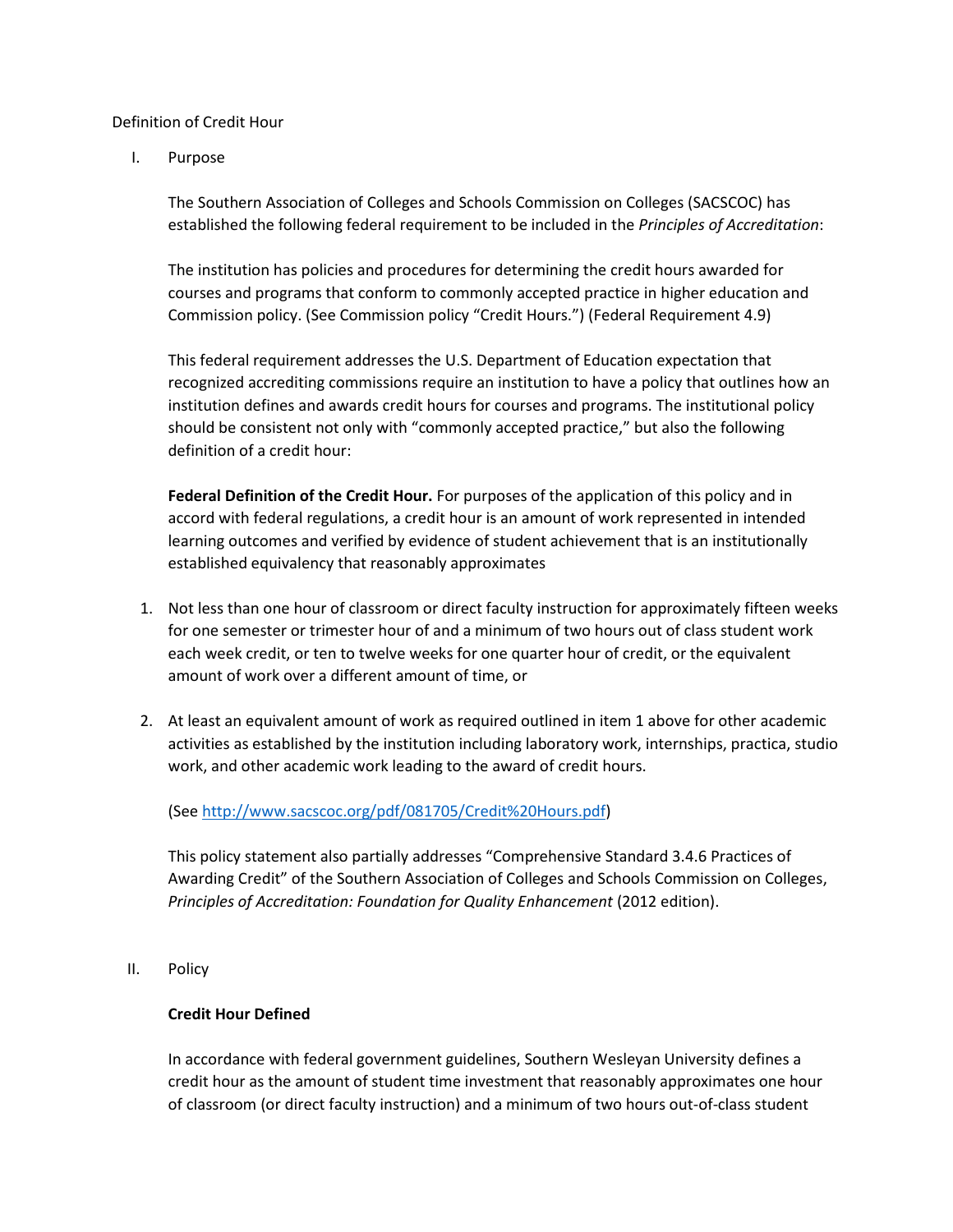work for approximately fifteen weeks for one semester—or the equivalent amount of that work as established by Southern Wesleyan, including laboratory work, internships, practica, studio work, and other academic work leading to the award of credit hours.

In accordance with commonly accepted practices in higher education, Southern Wesleyan University operates on a 50-minute hour for this definition. Fifty clock minutes per week per credit hour for approximately 15 weeks provides approximately 750 minutes of direct faculty instruction time per credit hour based on the Carnegie Unit.

### **Direct Faculty Instruction**

Direct faculty instruction, referred hereafter as *academic engagement*, includes traditional oncampus, face-to-face classroom instruction with regular meetings for approximately 750 minutes for each credit hour granted (equivalent to one hour per week in a 15 week semester)

In the case of online and hybrid courses, academic engagement must be equivalent to traditional classroom instruction in terms of time (750 minutes per credit hour) and may include, but is not limited to, submitting an academic assignment, listening to class lectures or webinars, taking an exam, completing an interactive tutorial, attending a study group that is assigned by the institution (synchronous or asynchronous), contributing to an academic online discussion, initiating contact with a faculty member to ask a question about the academic subject studied in the course, conducting laboratory work, and completing an externship or internship.

## **Out-of-Class Student Work**

Out-of-class student work, referred hereafter as *preparation*, is typically reading and study time in preparation for academic engagement within the course. Preparation is calculated as 1500 minutes for each credit hour granted (equivalent to two hours per week in a 15 week semester).

#### III. Procedure

## **Documenting Credit Hours**

All student work must be documented in the course development summary (completed when developing a course), including a reasonable approximation of time required for a student to complete course assignments.

The following table provides an approximation of time required for specific course activities.

| Activity | Assignments        | Undergraduate     | Graduate          |
|----------|--------------------|-------------------|-------------------|
|          |                    | Estimated         | Estimated         |
|          |                    | approximation (by | approximation (by |
|          |                    | hour)             | hour)             |
|          | Reading discussion | 2 hours per forum | 3 hours per forum |
|          | forums and making  |                   |                   |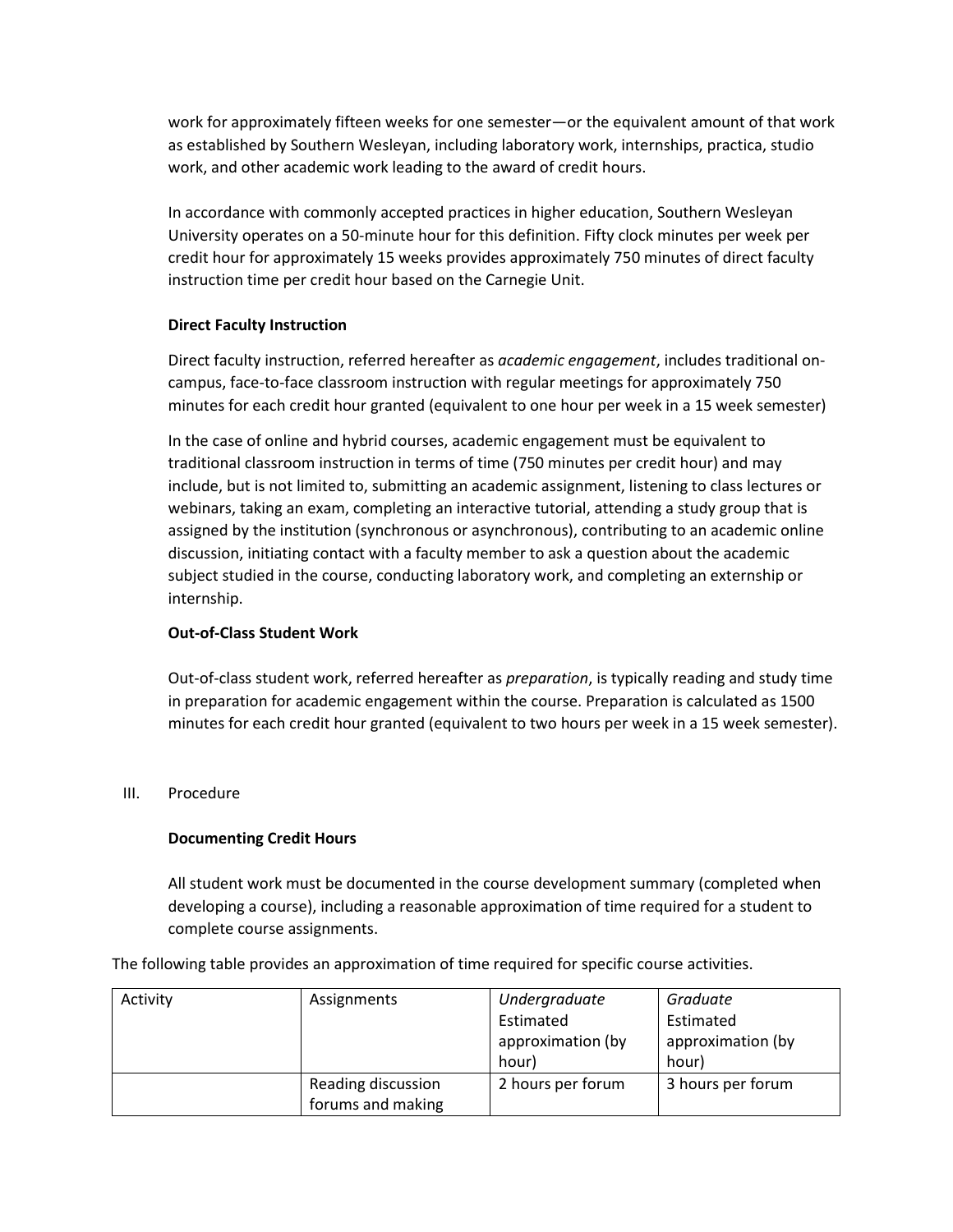| Academic Engagement  | research-based          |                    |                       |
|----------------------|-------------------------|--------------------|-----------------------|
| (Direct faculty      | responses               |                    |                       |
| instruction)         | Reading discussion      | 1 hour per forum   | 1.5 hour per forum    |
|                      | forums and making       |                    |                       |
|                      | responses               |                    |                       |
|                      | Case studies            | 1 hour per page    | 1.5 hours per page    |
|                      | Research papers         | 3 hours per page   | 3-4 hours per page    |
|                      | Taking quizzes and      | Length of exam     | Length of exam        |
|                      | exams                   |                    |                       |
|                      | Listening to or reading | 25 pages per hour  | 20 pages per hour     |
|                      | course lectures         |                    |                       |
|                      | Reading additional      | 25 pages per hour  | 20 pages per hour     |
|                      | website documents       |                    |                       |
|                      | Audio and video         | Length of material | Length of material    |
| Preparation (Out-of- | Required textbooks,     | 30 pages per hour  | 25 pages per hour     |
| class student work)  | ordinary reading level  |                    |                       |
|                      | Required textbooks,     | 25 pages per hour  | 20 pages per hour     |
|                      | difficult reading level |                    |                       |
|                      | Study of materials      | Length and         | Length and complexity |
|                      |                         | complexity of      | of material           |
|                      |                         | material           |                       |

The average adult reading rate is 250 words per minute with 70% comprehension. [Smith, Brenda D. "Breaking Through: College Reading" 7th Ed. Longman, 2004]

Reading speed can be divided into three categories: reading for learning (100-200 wpm); reading for comprehension (200-400 wpm); and skimming (400-700 wpm). With an average of 400 words per page, at 200 words per minute, a student should read around 30 pages per hour (200 words per minute x 60 = 12,000 words per hour divided by 400 = 30 pages per hour). Therefore, we are using 25-30 pages per hour.

Audiobooks are recommended to be 150-160 words per minute or 22 pages per hour.

Reading on a monitor is estimated to be 180-200 wpm or 27 pages per hour.

Slide presentations can be calculated at 100 wpm or 15 slides per hour.

Discussion forum times are based on an analysis of average time spent in online graduate courses [Brown, A. H., & Green, T. (2009). Time students spend reading threaded discussions in online graduate courses requiring asynchronous participation. *The International Review of Research in Open and Distributed Learning*, *10*(6), 51-64.]

#### **Verifying Student Workload**

Instructors must verify a student's workload in some manner. One way to document how many hours students are spending to complete a task is to survey students at the end of each semester. This data could be gathered from students with each submitted assignment.

**The guidelines in this policy about computation of workload are guidelines only, and a credentialed faculty member has the freedom to make necessary adjustments based upon his or her professional judgment.**